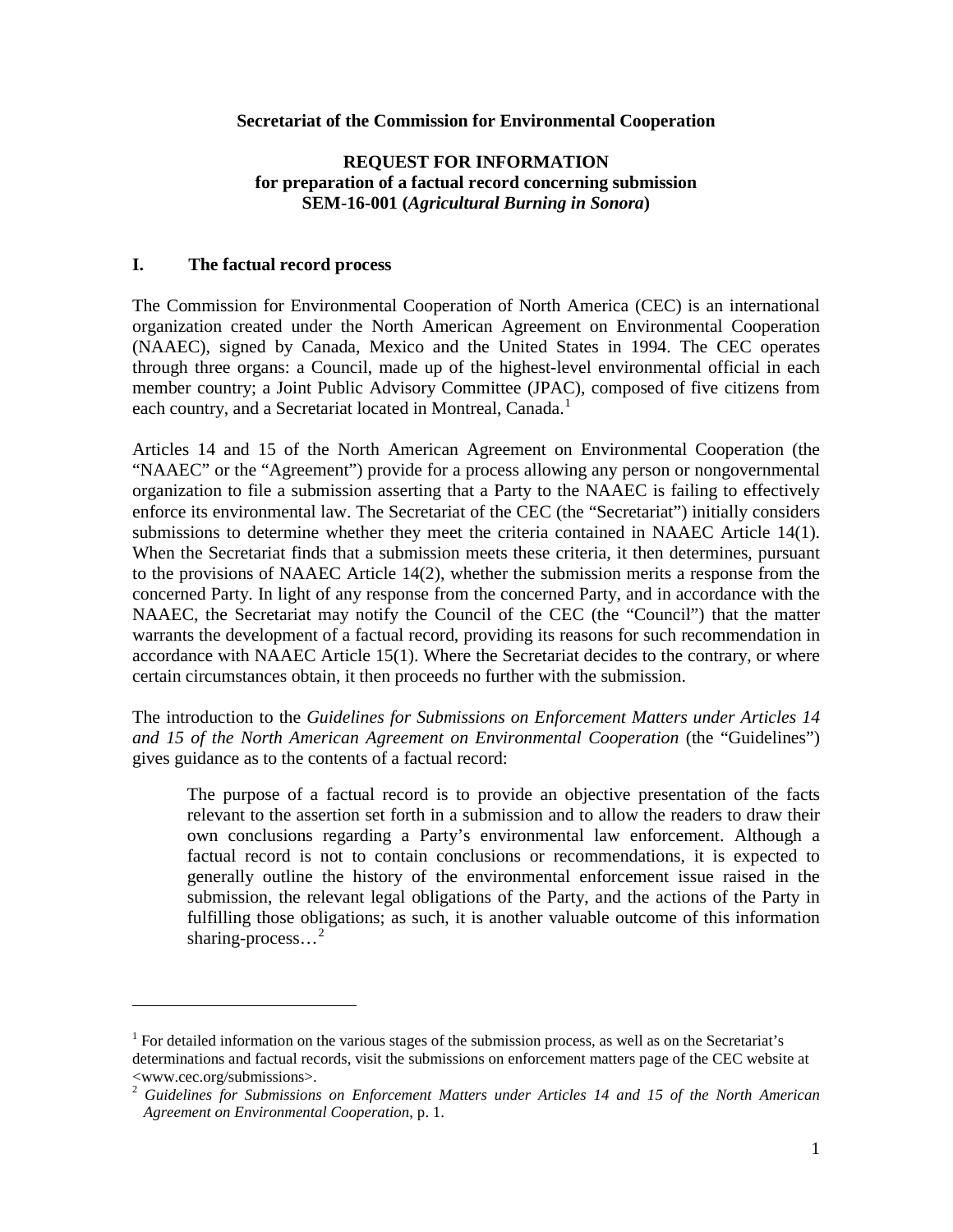Pursuant to NAAEC Article 15(4) and section 11.1 of the Guidelines, in preparing factual records, the Secretariat will consider any relevant technical, scientific or other information that is publicly available; submitted by the Joint Public Advisory Committee (JPAC) or by interested non-governmental organizations or persons, or developed by the Secretariat or independent experts.[3](#page-1-0)

On 9 June 2017, in Council Resolution 17-03, the CEC Council instructed the Secretariat to prepare a factual record for submission SEM-16-001 (*Agricultural Waste Burning in Sonora*) as per the Secretariat's recommendation in its notification of 27 February 2017. The Secretariat is therefore requesting relevant information relating to the matters to be addressed in the factual record.

## **II. Examples of relevant factual information**

Examples of information of a technical, scientific or other nature that are necessary for the preparation of the factual record are given below. You are kindly requested to send this information in electronic format to facilitate its management and integration. Information sent to the CEC Secretariat is understood to be subject to no limitations as regards confidentiality.

- 1. Regional maps showing the location of agricultural operations in the region.
- 2. Conditions under which asparagus or other crop residue burning takes place, such as:
	- a. season when burning takes place;
	- b. total area subject to burning;
	- c. estimated volume of crop residues burned.
- 3. Information on air quality of the region in question, including air quality measurement and/or monitoring activities.
- 4. Information on practices to carry out controlled burning of crop residues and measures taken to counteract public health effects, including measures to prevent and control air pollution-related contingencies.
- 5. Cases of enforcement measures taken in cases of illegal agricultural burning.
- 6. Any other technical, scientific, or other information that may be considered relevant for inclusion in the factual record.

# **III. Additional background information**

The submission, Mexico's response, the Secretariat's determinations, Council Resolution 17- 03, and other information corresponding to submission SEM-16-001 (*Agricultural Waste Burning in Sonora*) is available in the Registry of Submissions on the CEC website at <http://www.cec.org/SEMregistry>. These documents may also be requested from the Secretariat at <sem@cec.org>.

-

<span id="page-1-0"></span> $3$  Guideline 11.1.